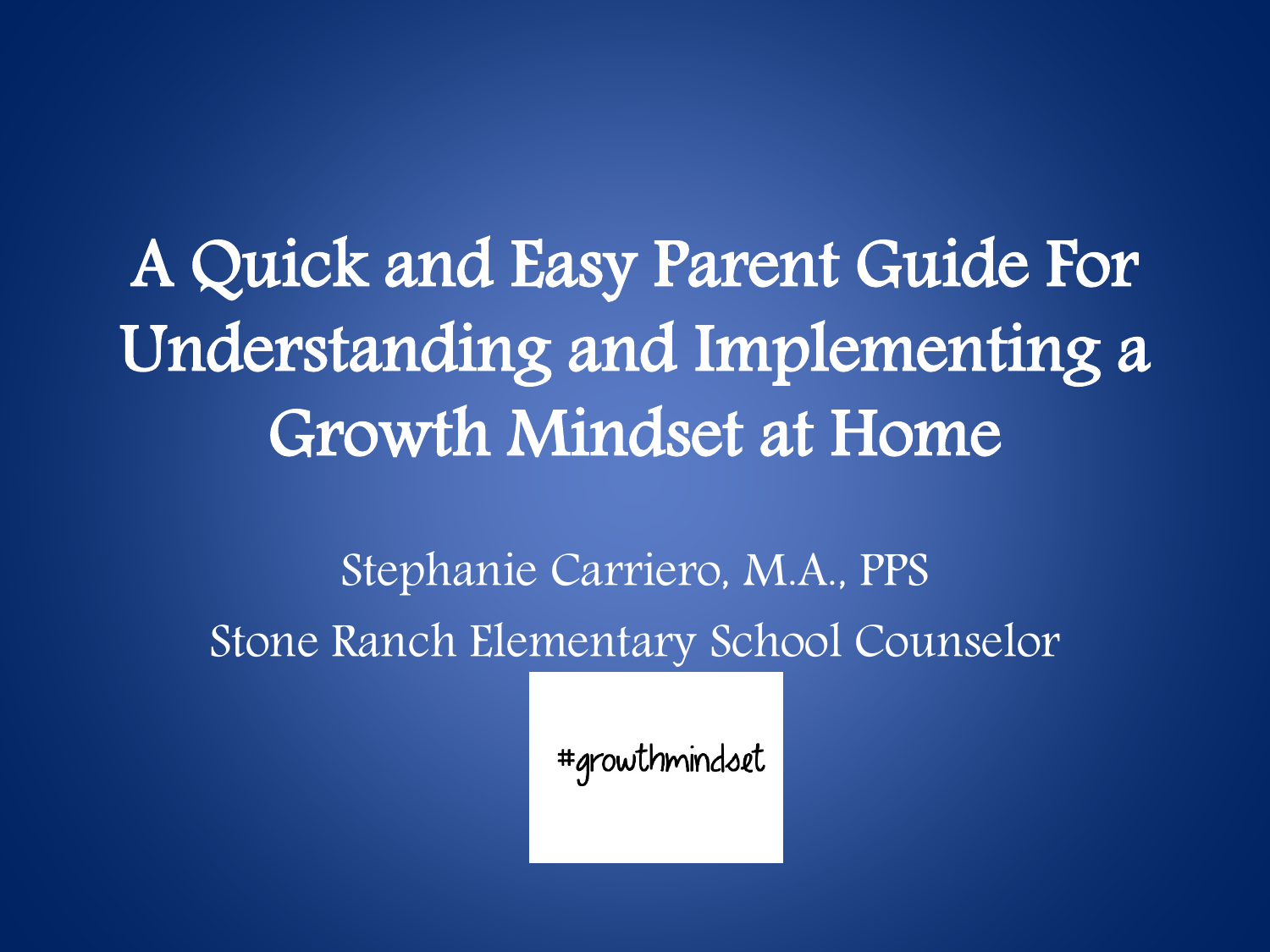#### What do you want your children to believe about themselves and about learning?

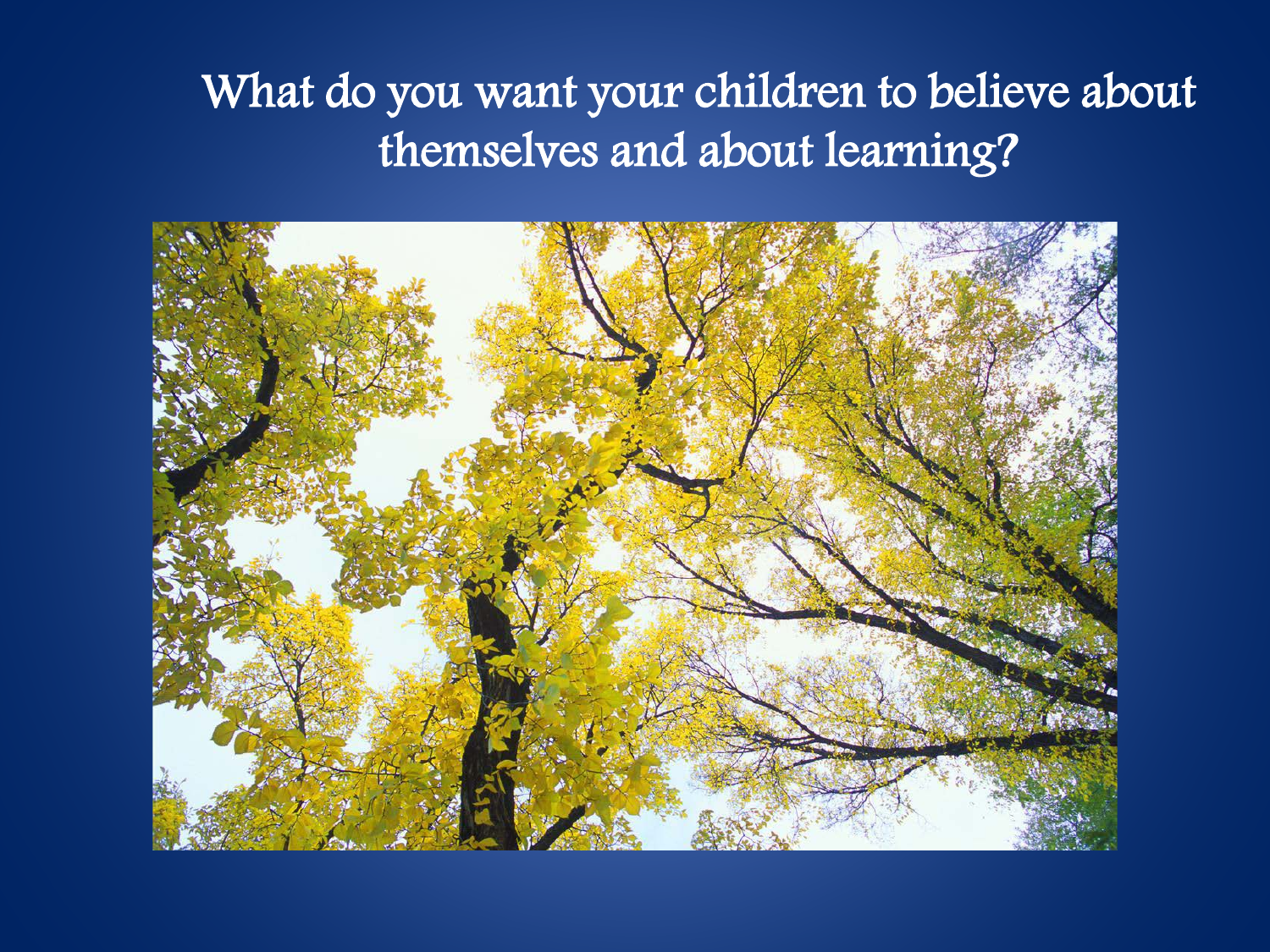

#### Importance of Mindset

According to Stanford University psychologist Carol Dweck… "Success is not determined by innate talents and intellect… success depends upon our mindset."– the degree to which we believe we have the capacity to cultivate our intelligence and grow our abilities.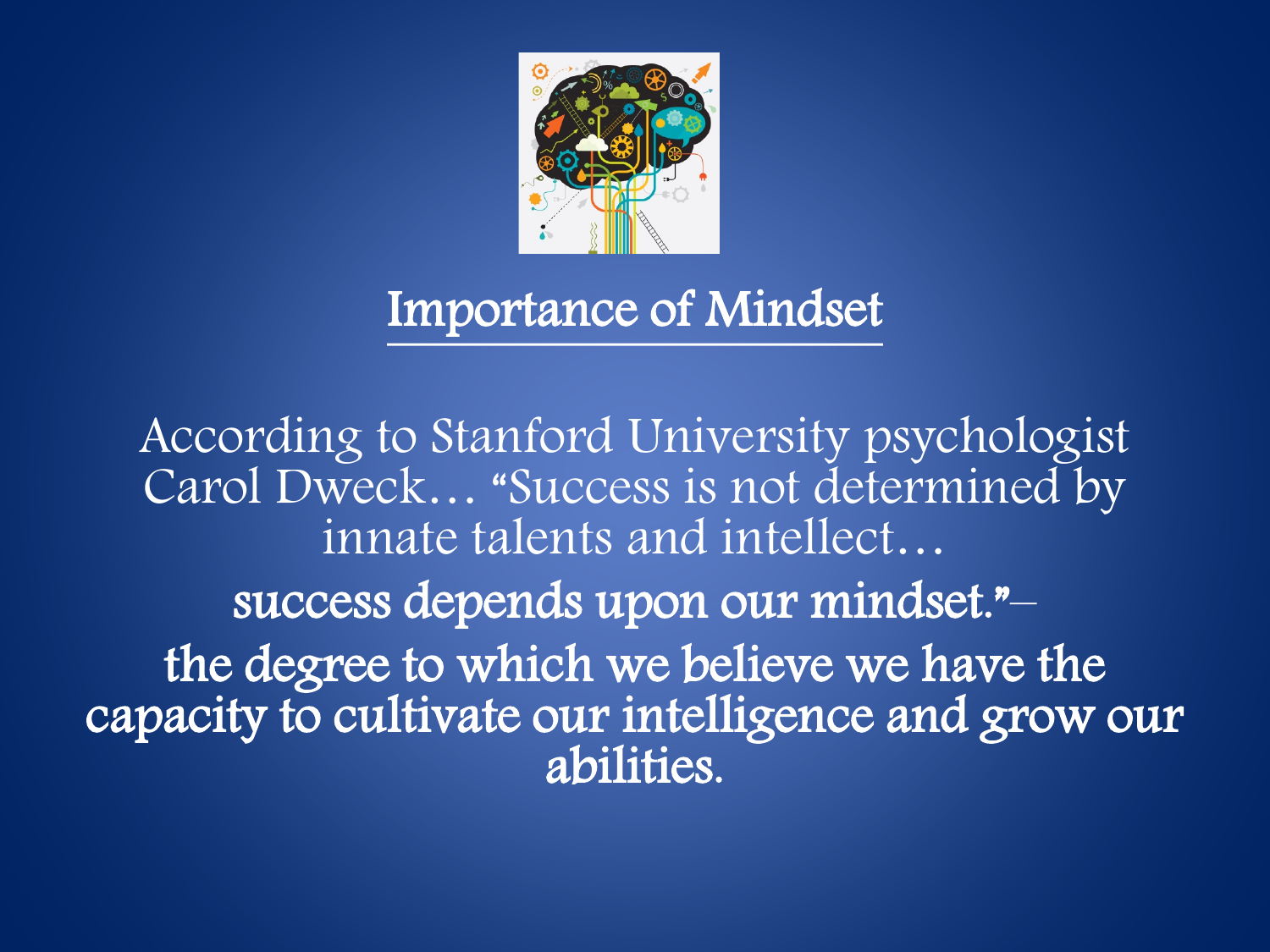## What Mindset Are You Modeling For Your Children?

- Fixed Mindset. A belief system that a person has a predetermined amount of intelligence, skills or talent.
- Growth Mindset. A belief system that one's intelligence can be grown or developed with persistence, effort and a focus on learning.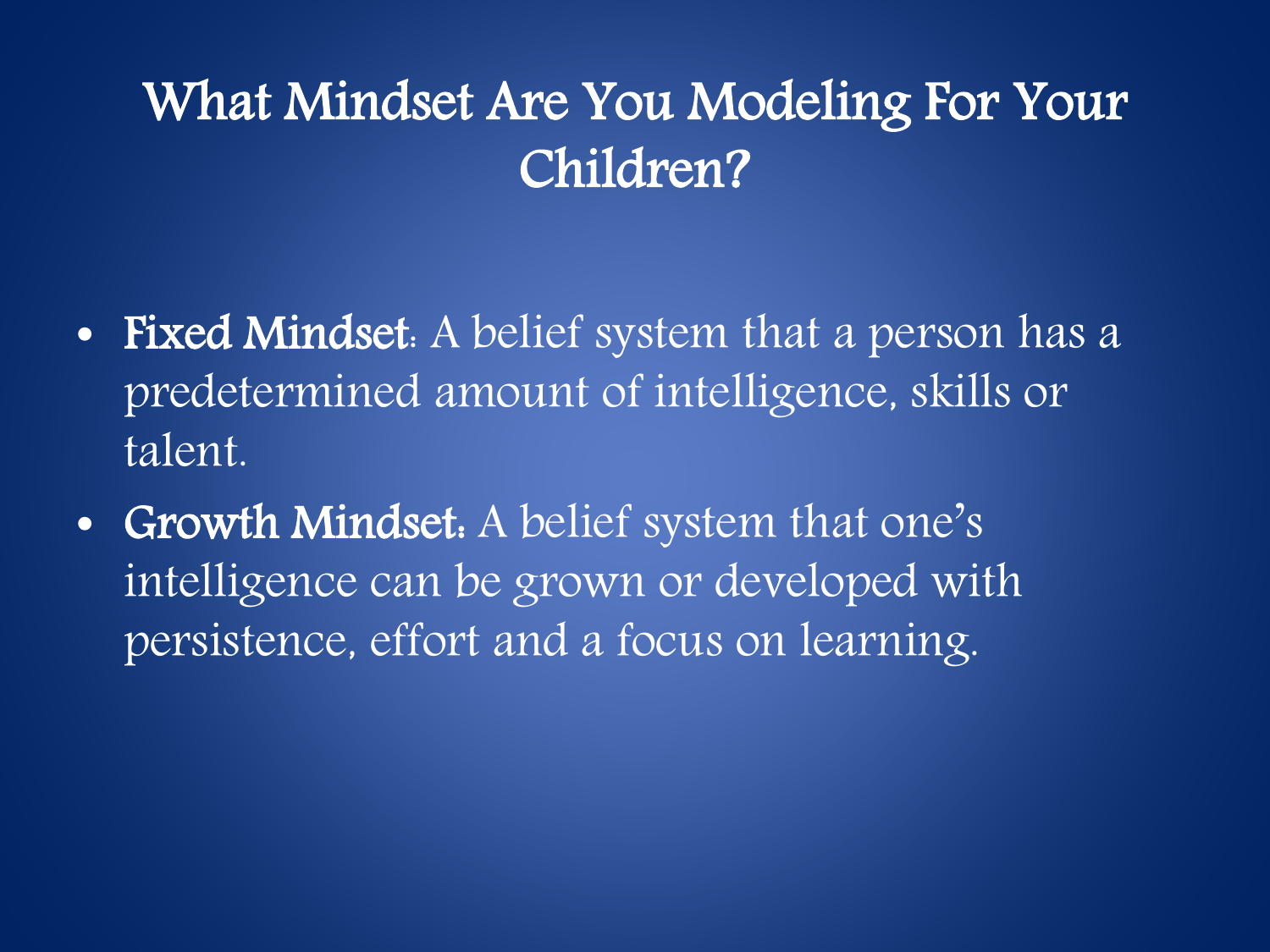## What is Growth Mindset?

### https://www.youtube.com/watch?v=wh0OS4Mr N3E

Growth mind-sets focus on EFFORT and motivating students to overcome challenging work.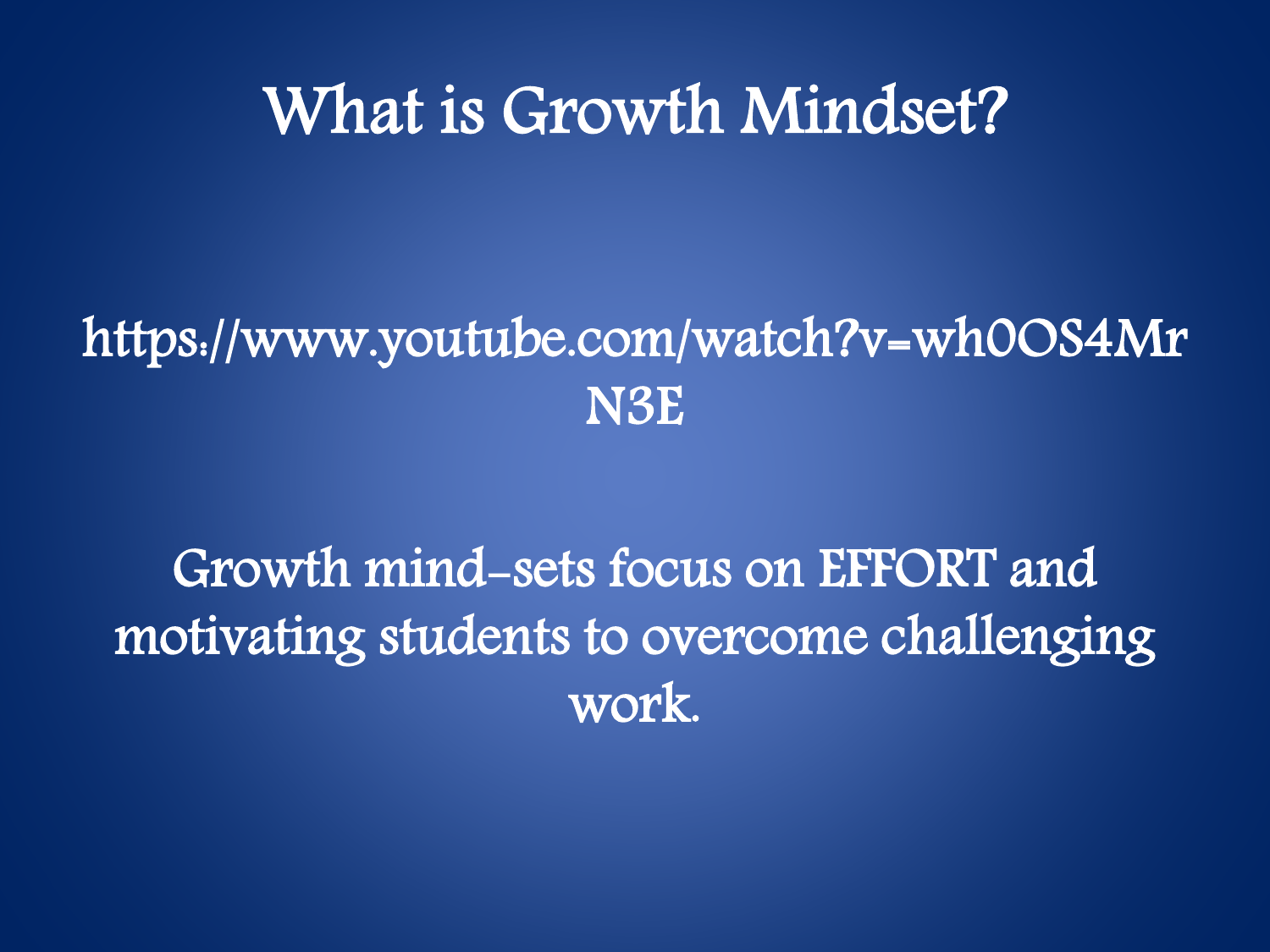#### How Praise Impacts Students Effort?

### http://www.youtube.com/watch?v=NWv1VdDeo RY

Try to give specific praise at a rate of 4:1 or 5:1 to each specific correction**.**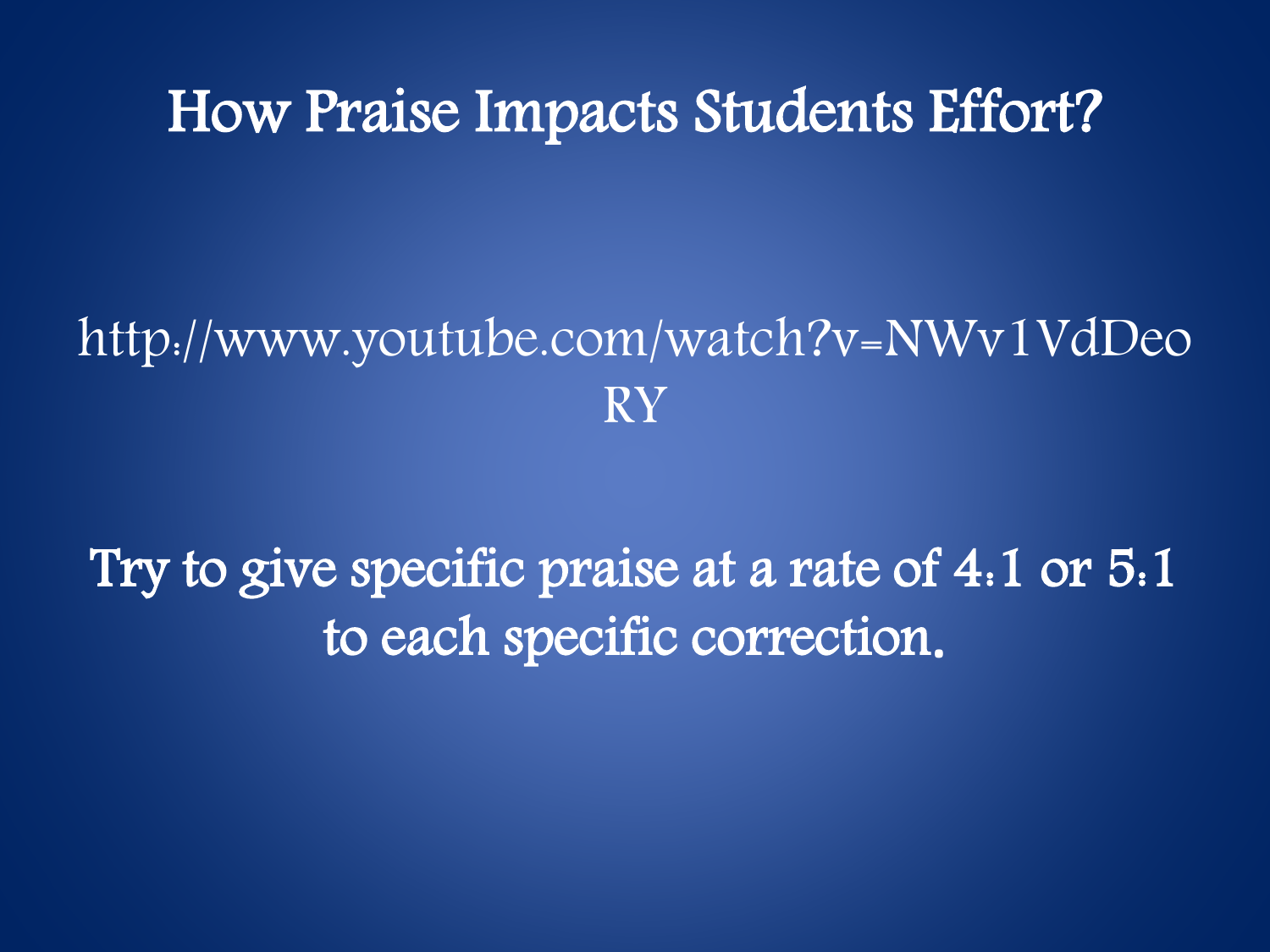# Fixed Mindset vs. Growth Mindset

| <b>Fixed Mindset</b>                                              | <b>Growth Mindset</b>                                        |
|-------------------------------------------------------------------|--------------------------------------------------------------|
| Intelligence is static.                                           | Intelligence can be<br>developed.                            |
| Leads to a desire to look<br>smart and therefore a<br>tendency to | Leads to a desire to learn<br>and therefore a tendency<br>to |
| • avoid challenges                                                | $\cdot$ embrace challenges                                   |
| $\cdot$ give up easily due to<br><b>obstacles</b>                 | $\cdot$ persist despite<br>obstacles                         |
| • see effort as fruitless                                         | • see effort as path to<br>mastery                           |
| • ignore useful<br>feedback                                       | • learn from criticism                                       |
| • be threatened by<br>others' success                             | • be inspired by others'<br><b>SUCCESS</b>                   |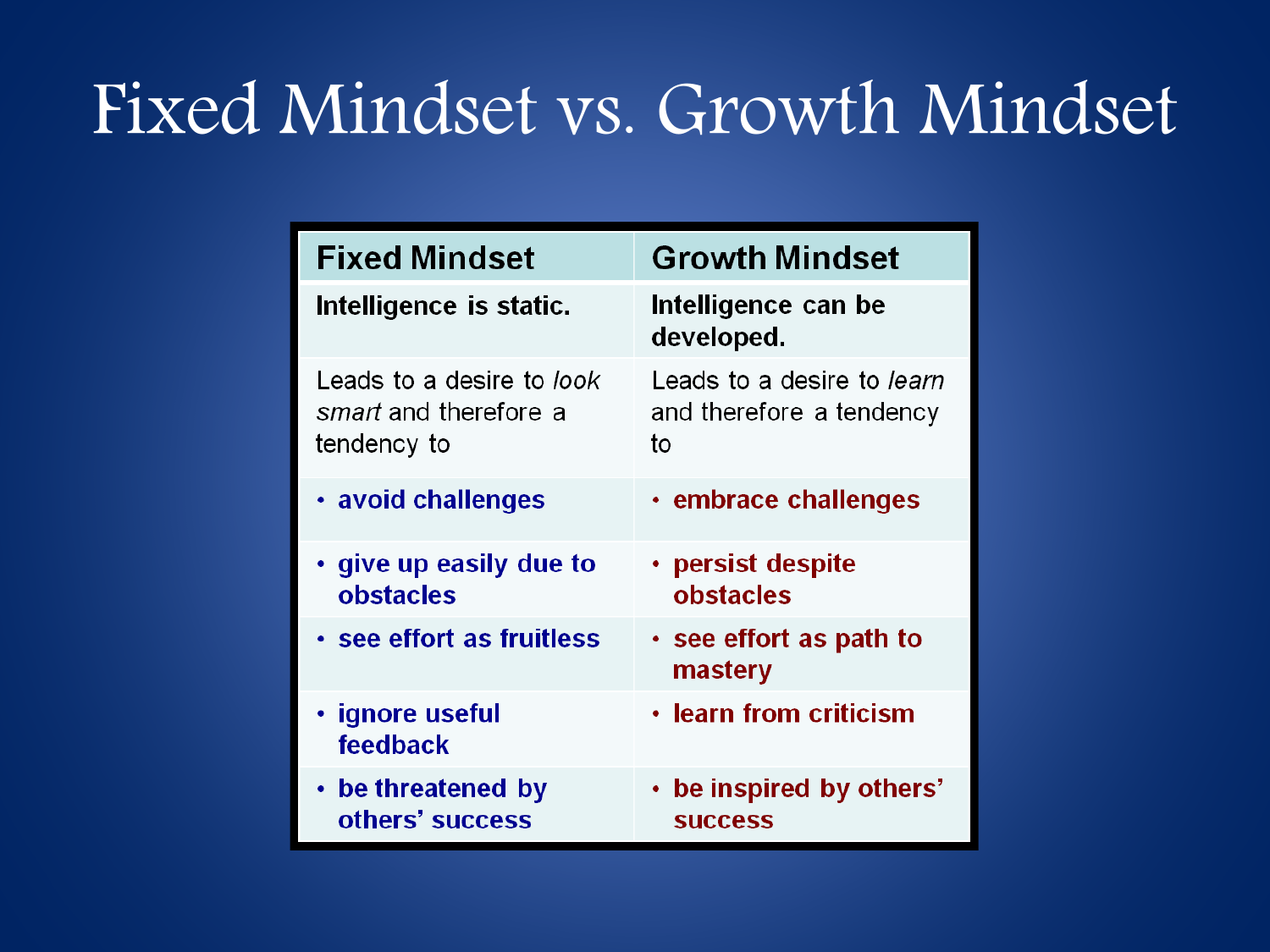# Introduce kids to the concept of the malleable mind !

**\*\*\*Recent research in neuroscience shows that our brains develop through effort and learning, and that they are more malleable than previously thought.** 

Let students know that when they are practicing hard things their brains are forming new connections and making them smarter. Teach students that the more they practice a new skill, the stronger their brains will be for that particular skill.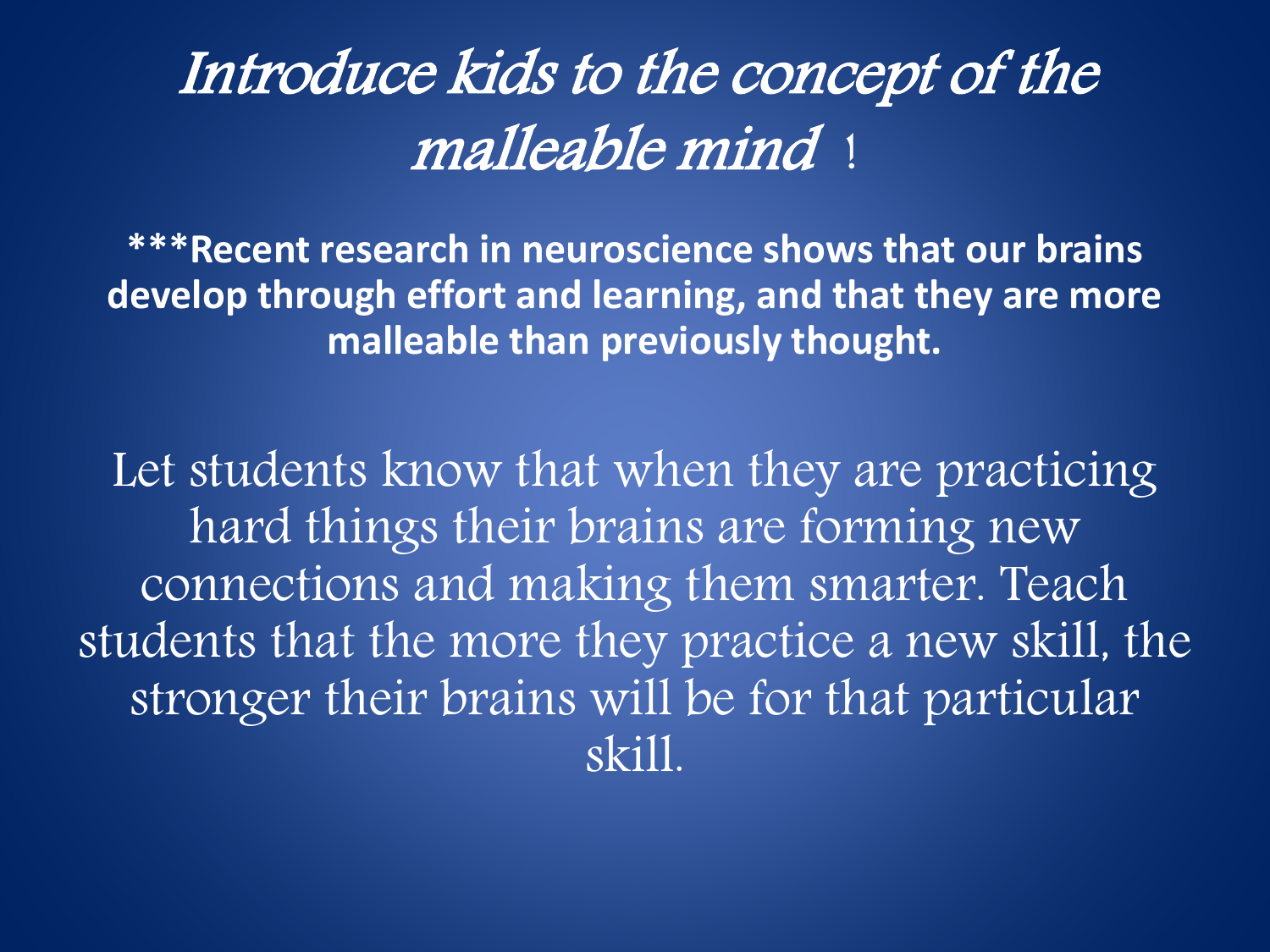# A Culture of "I Can"

Help kids become of aware of their self-talk. Give them Growth Mindset Language through modelling and role play:

- I learn from my mistakes... Yeah Mistakes!
- I will persevere!
- I CAN grow my brain!
- I work hard!
- I love challenges!
- I don't give up!

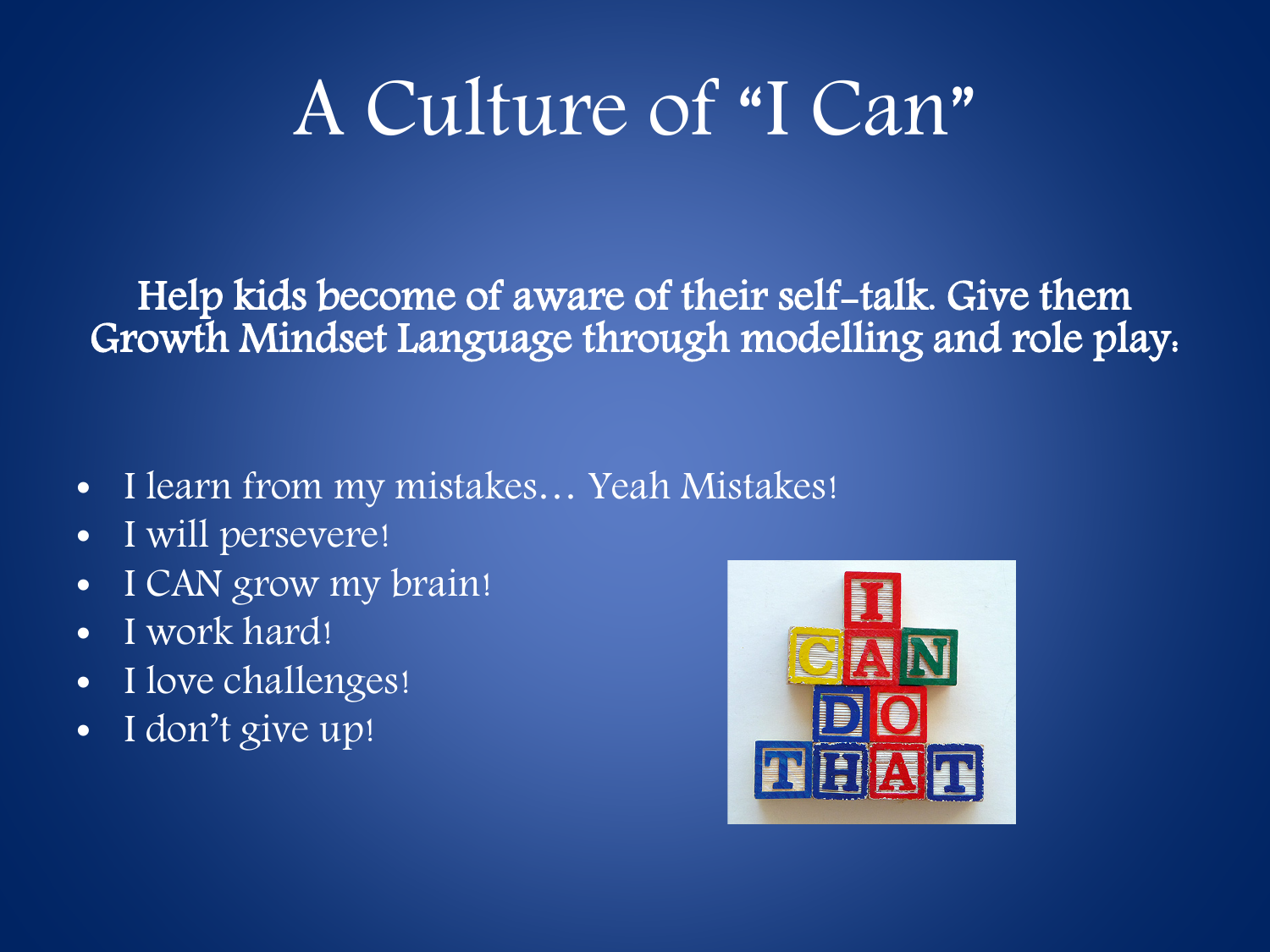# Use the Power of "...yet!"

Carol Dweck:

http://www.youtube.com/watch?v=ZyAde4nIIm8

A fun way to teach kids about "…yet!": For primary: http://www.youtube.com/watch?v=XLeUvZvuvAs For intermediate: http://www.youtube.com/watch?v=JC82Il2cjqA